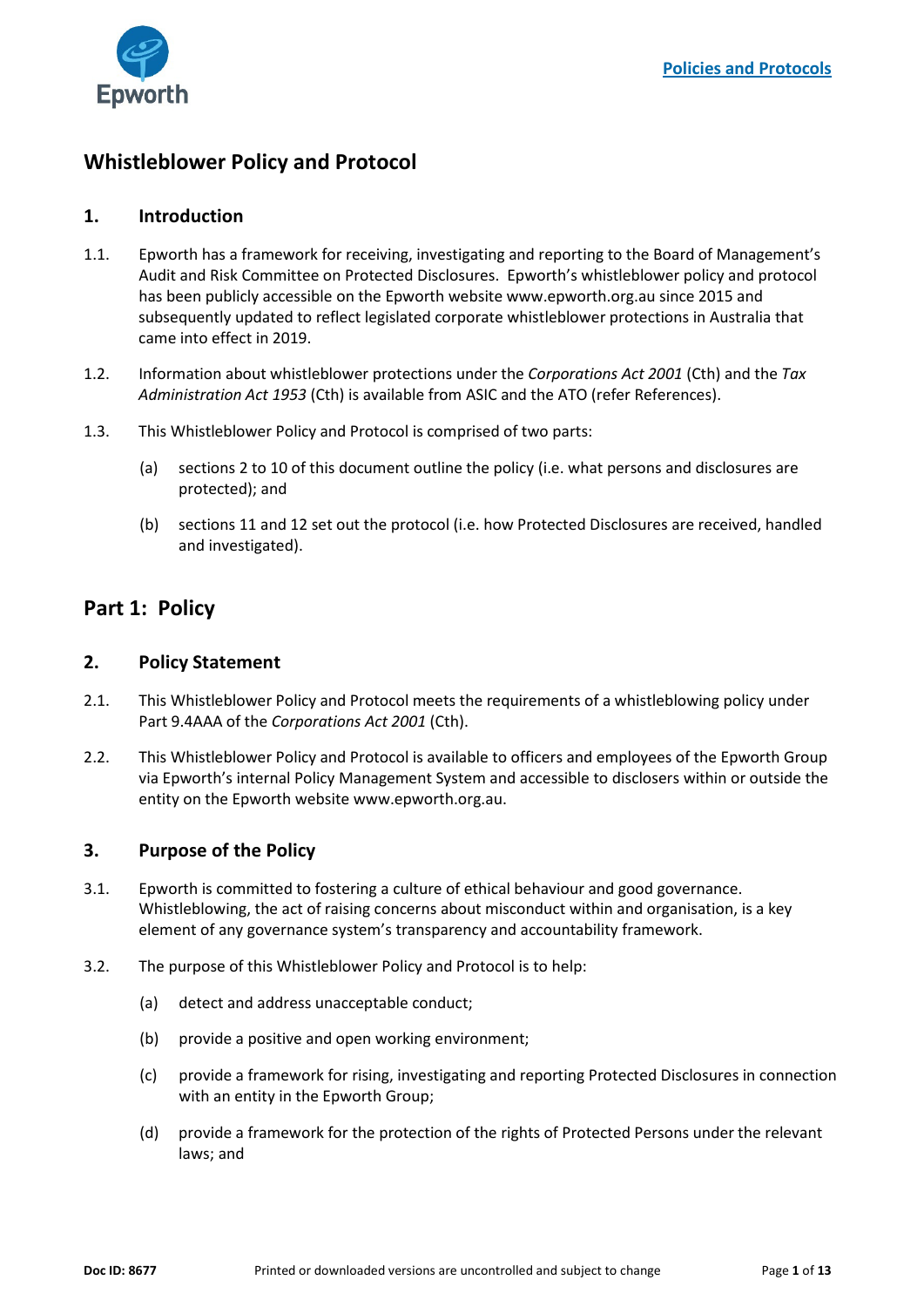- (e) provide a framework for the protection of VMOs making Protected Disclosures under this Whistleblower Policy and Protocol.
- 3.3. This Whistleblower Policy and Protocol does not replace other Epworth policies and protocols and is intended to complement normal communication channels between managers and staff.

## **4. Who the Policy Applies To: Protected Persons and VMOs**

- <span id="page-1-0"></span>4.1. This Whistleblower Policy and Protocol applies to:
	- (a) a current or former officer or employee of an Epworth Group entity (e.g. current and former employees who are permanent, part-time, fixed-term or temporary, interns, secondees, managers and directors);
	- (b) a supplier of services or goods to an Epworth Group entity (whether paid or unpaid), including their employees (e.g. current and former agency staff, volunteers, contractors, consultants, service providers and joint venture partners);
	- (c) a current or former board member of an Epworth Group entity; and
	- (d) a relative, dependant or spouse of an individual in paragraphs (a) to (c) above (e.g. relatives, dependants or spouse of current and former employees, contractors, consultants, service providers, suppliers and joint venture partners),

(**Protected Person**). Protected Persons are eligible for protection under this Whistleblower Policy and Protocol.

- 4.2. Whilst Visiting Medical Officers may not fall within the definition of 'protected persons' under the *Corporations Act 2001* (Cth) and the legislative protections may not apply, Epworth recognises the close relationship between Visiting Medical Officers and the Epworth Group and encourages Visiting Medical Officers to make Protected Disclosures. Accordingly, this Whistleblower Policy and Protocol also applies to;
	- (a) a current or former Visiting Medical Officer or other clinicians exercising rights of private practice at an Epworth hospital; and
	- (b) a relative, dependant or spouse of an individual in paragraph (a),

(**VMOs**). VMOs are eligible for protection under this Whistleblower Policy and Protocol.

- 4.3. Persons outside the categories at paragraph [4.1](#page-1-0) and 4.2 above (such as members of the public, donors, patients and visitors) are not eligible for protection under this Whistleblower Policy and Protocol.
- 4.4. Persons not eligible for protection under this Whistleblower Policy and Protocol may raise concerns by utilising the feedback/complaints procedures on the Epworth website www.epworth.org.au/whowe-are/get-in-touch.

# **5. Matters the Policy Applies To: Protected Disclosures**

<span id="page-1-1"></span>5.1. This Whistleblower Policy and Protocol applies to concerns raised by a Protected Person or VMO who has reasonable grounds to suspect serious misconduct by any person has or is occurring in relation to an entity in the Epworth Group (**Protected Disclosure**). Examples of serious misconduct that may qualify as a Protected Disclosure include: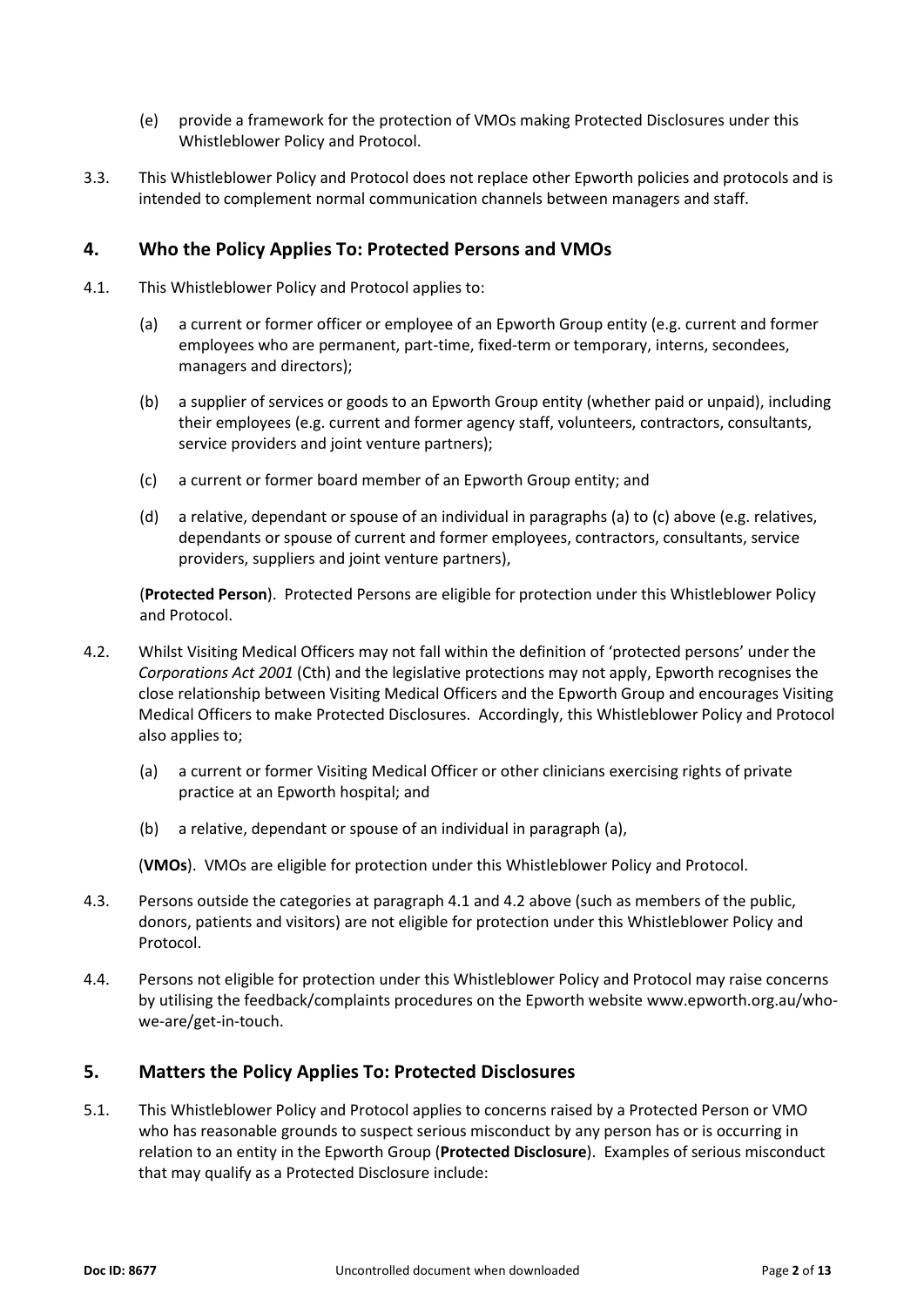- (a) falsifying Medicare and health fund claims;
- (b) falsifying donation receipts;
- (c) offering or accepting a bribe;
- (d) theft or obtaining property by deception;
- (e) unlawfully accessing health information and medical records;
- (f) misconduct and improper conduct in relation to tax affairs;
- (g) assault and violence;
- (h) modern slavery;
- (i) wage theft;
- (j) illicit drug taking and dealing;
- (k) deliberate or reckless significant risk to public safety; and
- (l) threatening a person planning to make a disclosure.
- 5.2. Serious misconduct may, but not necessarily, involve a breach of laws or regulations.
- 5.3. Suspected serious misconduct may involve employees, consultants, volunteers, suppliers, contractors or other external parties or agencies in the course of engaging with or doing business with an entity in the Epworth Group including visiting medical officers, government representatives and donors.
- 5.4. A Protected Person or VMO does not need to prove their allegations of serious misconduct but the concern must be reasonably held and cannot be speculative.
- 5.5. A Protected Person or VMO can still qualify for protection if a Protected Disclosure is not substantiated following investigation.
- 5.6. A Protected Person or VMO is not protected from the consequences of their own wrong-doing in making a Protected Disclosure.
- 5.7. Personal work-related grievances such as interpersonal workplace conflicts, managerial decisions including staff rostering, decisions that do not involve a breach of workplace laws, or terms and conditions of employment are not Protected Disclosures and are outside the scope of this Whistleblower Policy and Protocol.
- 5.8. Personal work-related grievances may be Protected Disclosures within the scope of this Whistleblower Policy and Protocol where the concerns raised include:
	- (a) an allegation of serious misconduct (refer examples in paragraph [5.1\)](#page-1-1);
	- (b) an allegation that an entity in the Epworth Group has breached employment or other laws punishable by imprisonment by a period of 12 months or more; or
	- (c) the grievance includes victimisation due to whistleblowing.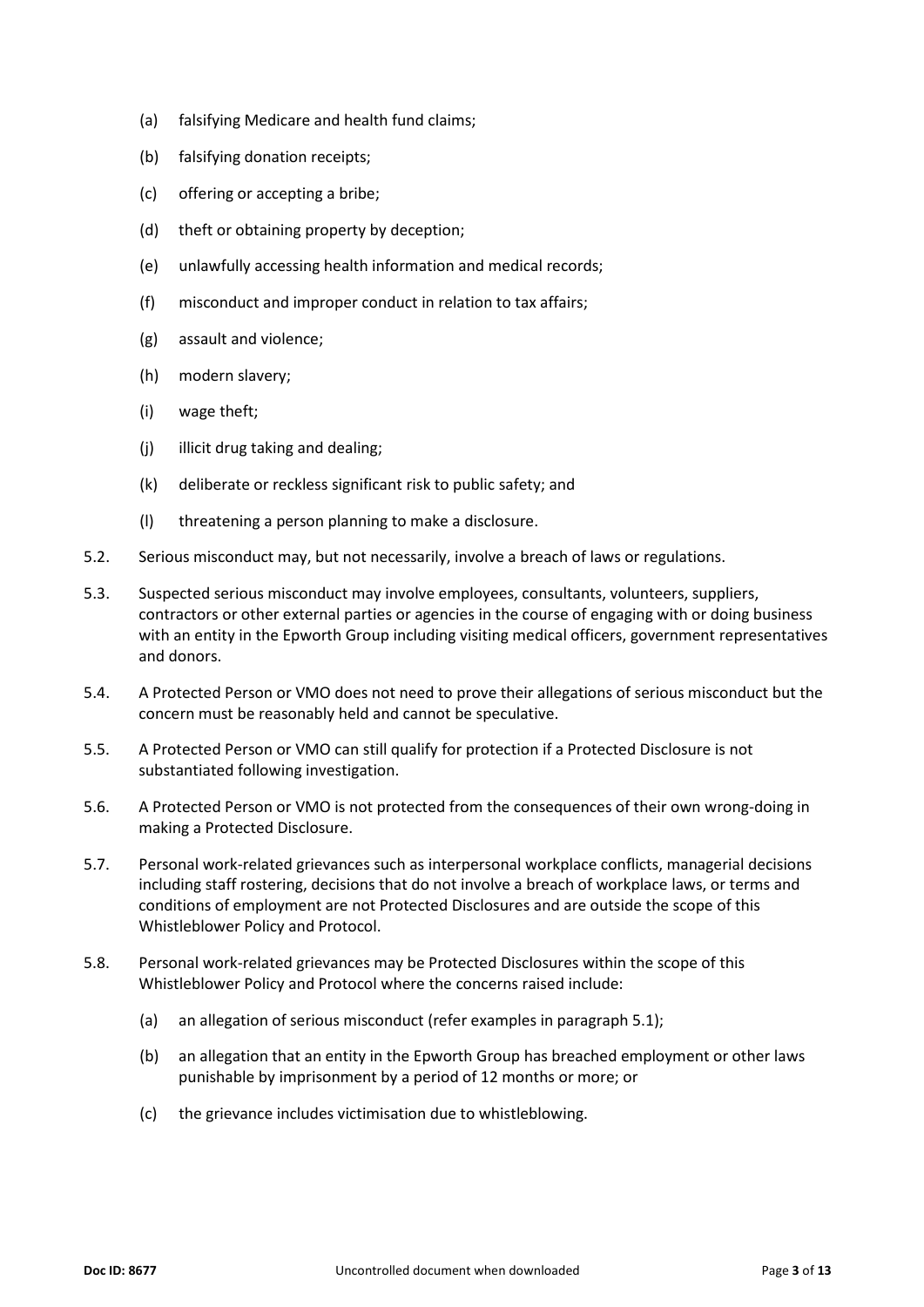5.9. Other comments or concerns that are not Protected Disclosures and fall outside the scope of this Whistleblower Policy and Protocol may be raised by utilising the feedback/complaints procedures on the Epworth website www.epworth.org.au/who-we-are/get-in-touch.

## **6. Who Can Receive a Protected Disclosure?**

- 6.1. A Protected Person can make a report directly to regulatory bodies, or other external parties, about a Protected Disclosure and qualify for protection under the *Corporations Act 2001* (Cth) without making a prior disclosure to an Epworth Group entity. VMOs may not qualify for the protection under the *Corporations Act 2001* (Cth) but will be afforded the other protections granted under this under this Whistleblower Policy and Protocol.
- 6.2. Epworth encourages Protected Persons and VMOs to make Protected Disclosures to one of Epworth's Eligible Recipients in the first instance to assist in early identification and investigation of serious misconduct.
- 6.3. Whether a report is made to an entity in the Epworth Group, to qualify for protection under this Whistleblower Policy and Protocol and the *Corporations Act* 2001 (Cth) (or the *Taxation Administration Act* 1953 (Cth) where relevant), the report must be made directly to an Eligible Recipient.
- <span id="page-3-0"></span>6.4. Eligible Recipients are:
	- (a) members of the Board of Management and directors of companies in the Epworth Group;
	- (b) members of the Group Executive;
	- (c) the Internal Auditor or the External Auditor (including a member of an audit team conducting an audit); and
	- (d) the Disclosure Officer.
- 6.5. Disclosures by Protected Persons to a legal practitioner for the purposes of obtaining legal advice or legal representation in relation to the operation of the whistleblower provisions in the *Corporations Act 2001* (Cth) (or the *Taxation Administration Act* 1953 (Cth) where relevant) are protected, even in the event that the legal practitioner concludes that a disclosure is not a Protected Disclosure.
- 6.6. Disclosures of information relating to Protected Disclosures can be made by a Protected Persons to ASIC or another Commonwealth body prescribed by regulation and qualify for protection under the *Corporations Act 2001* (Cth) (or the Taxation Administration Act where relevant). Information about disclosure outside the Epworth Group is available from ASIC (refer References).
- 6.7. Under certain circumstances Protected Disclosures can be made to a journalist or parliamentarian and qualify for protection (where made to ASIC or another Commonwealth body prescribed by regulation at least 90 days prior). It is important for a Protected Person to understand the criteria for making a public interest or emergency disclosure and should contact an independent legal adviser before making a public interest disclosure or an emergency disclosure.
- 6.8. Before making any report, whether to an Eligible Recipient or to an external party, an individual may seek additional information from Epworth's Disclosure Officer or an independent legal adviser about this Whistleblower Policy and Protocol and protections under the *Corporations Act* 2001 (Cth) (or the *Taxation Administration Act* where relevant).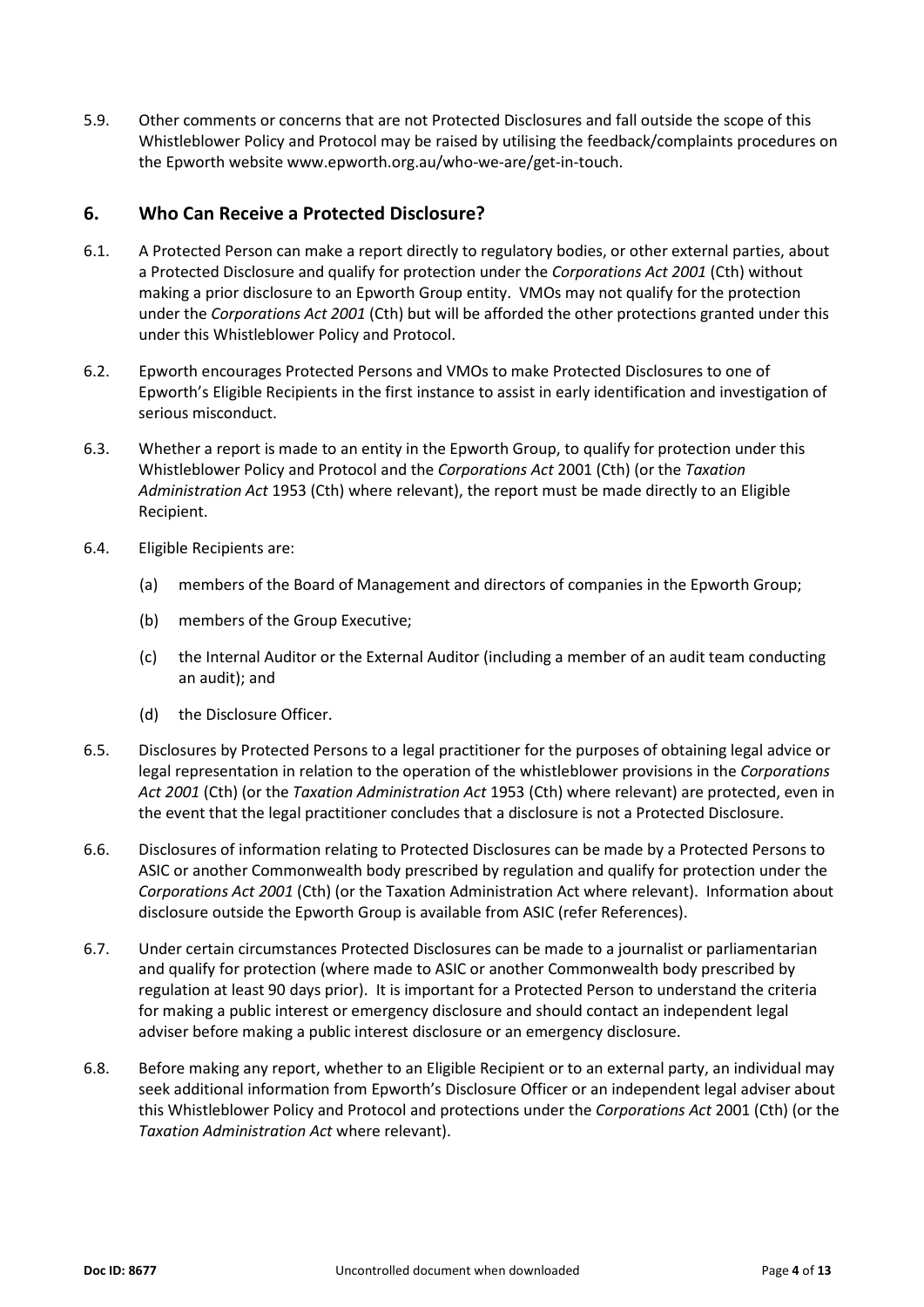## **7. Legal Protections for Protected Persons**

- 7.1. Protections under the *Corporations Act 2001* (Cth) are available to Protected Persons, specifically:
	- (a) identity protection (confidentiality);
	- (b) protection from detrimental acts or omissions;
	- (c) compensation and other remedies; and
	- (d) civil, criminal and administrative liability protection,

apply whether the Protected Disclosure is made to an Eligible Recipient or outside Epworth.

- <span id="page-4-0"></span>7.2. The identity protection available to Protected Person means that a person cannot disclose the identity of a Protected Person or information that is likely to lead to the identification of the Protected Person (which they have obtained directly or indirectly because the Protected Person made a Protected Disclosure) other than:
	- (a) to ASIC, APRA, or a member of the Australian Federal Police (within the meaning of the *Australian Federal Police Act* 1979 (Cth));
	- (b) to a legal practitioner (for the purposes of obtaining legal advice or legal representation about the whistleblower provisions in the *Corporations Act* 2001 (Cth));
	- (c) to a person or body prescribed by regulations; or
	- (d) with the consent of the Protected Person.
- <span id="page-4-1"></span>7.3. A person can disclose the information contained in a Protected Disclosure with or without the Protected Persons consent if:
	- (a) the information does not include the discloser's identity;
	- (b) the entity has taken all reasonable steps to reduce the risk that the discloser will be identified from the information; and
	- (c) it is reasonably necessary for investigating the issues raised in the disclosure.
- 7.4. It is illegal for a person to identify a Protected Person, or to disclose information that is likely to lead to the identification of the Protected Person, outside the exceptions listed in paragraphs [7.2](#page-4-0) an[d 7.3](#page-4-1) above.
- 7.5. Protected Persons can lodge complaints about a breach of confidentiality with any Eligible Recipient or to a regulator, such as ASIC, APRA or the ATO, for investigation.
- 7.6. A Protected Person will not be subjected to Detrimental Conduct for making a Protected Disclosure.
- <span id="page-4-2"></span>7.7. Detrimental Conduct includes:
	- (a) dismissal of an employee;
	- (b) injury of an employee in his or her employment;
	- (c) alteration of an employee's position or duties to their disadvantage;
	- (d) discrimination between an employee and other employees of the same employer;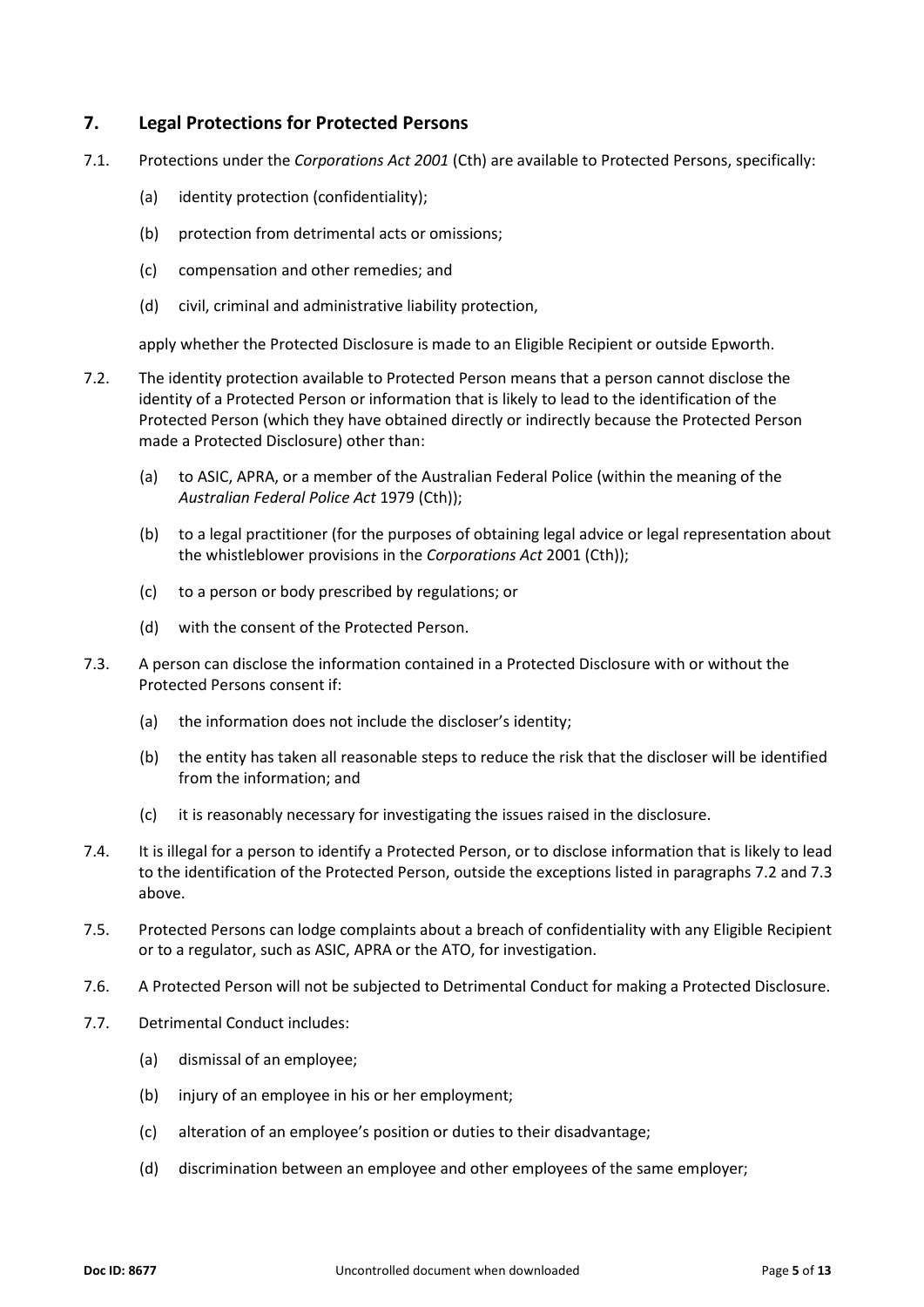- (e) harassment or intimidation of a person;
- (f) harm or injury to a person, including psychological harm;
- (g) damage to a person's property;
- (h) damage to a person's reputation;
- (i) damage to a person's business or financial position
- (j) any other damage to a person; or
- (k) a threat (express or implied, conditional or unconditional) to cause detriment,

but does not include:

- (l) administrative action that is reasonable for the purpose of protecting a Protected Person from Detrimental Conduct (e.g. moving a Protected Person who has made a Protected Disclosure about their immediate work area to another office to prevent them from Detrimental Conduct); or
- (m) management action in relation to unsatisfactory work performance of a Protected Person.
- 7.8. A Protected Person can seek compensation and other remedies through the courts if:
	- (a) they suffer loss, damage or injury because of a Protected Disclosure; and
	- (b) Epworth fails to take reasonable precautions and exercise due diligence to prevent Detrimental Conduct,

and Protected Persons should seek independent legal advice in such circumstances.

- <span id="page-5-0"></span>7.9. A Protected Person is protected from any of the following in relation to their Protected Disclosure:
	- (a) civil liability (e.g. any legal action against the Protected Person for breach of an employment contract, duty of confidentiality or another contractual obligation);
	- (b) criminal liability (e.g. attempted prosecution of the Protected Person for unlawfully releasing information, or other use of the disclosure against the Protected Person in a prosecution (other than for making a false disclosure)); and
	- (c) administrative liability (e.g. disciplinary action for making the Protected Disclosure).
- 7.10. The protections in paragrap[h 7.9](#page-5-0) above do not grant a Protected Person immunity for any misconduct a Protected Person has engaged in that is revealed in their Protected Disclosure.

## **8. Support and Practical Protection for Protected Persons and VMOs**

- 8.1. Epworth will support Protected Persons and VMOs and protect them from Detrimental Conduct by:
	- (a) protecting the confidentiality of the Protected Person's identity. The Disclosure Officer will keep information about the Protected Disclosure in a secured electronic file not accessible to other employees and will not maintain hardcopy documents. The Disclosure Officer will not be a member of the Disclosure Committee and any documentation shared with the Disclosure Committee will have any identifying details redacted;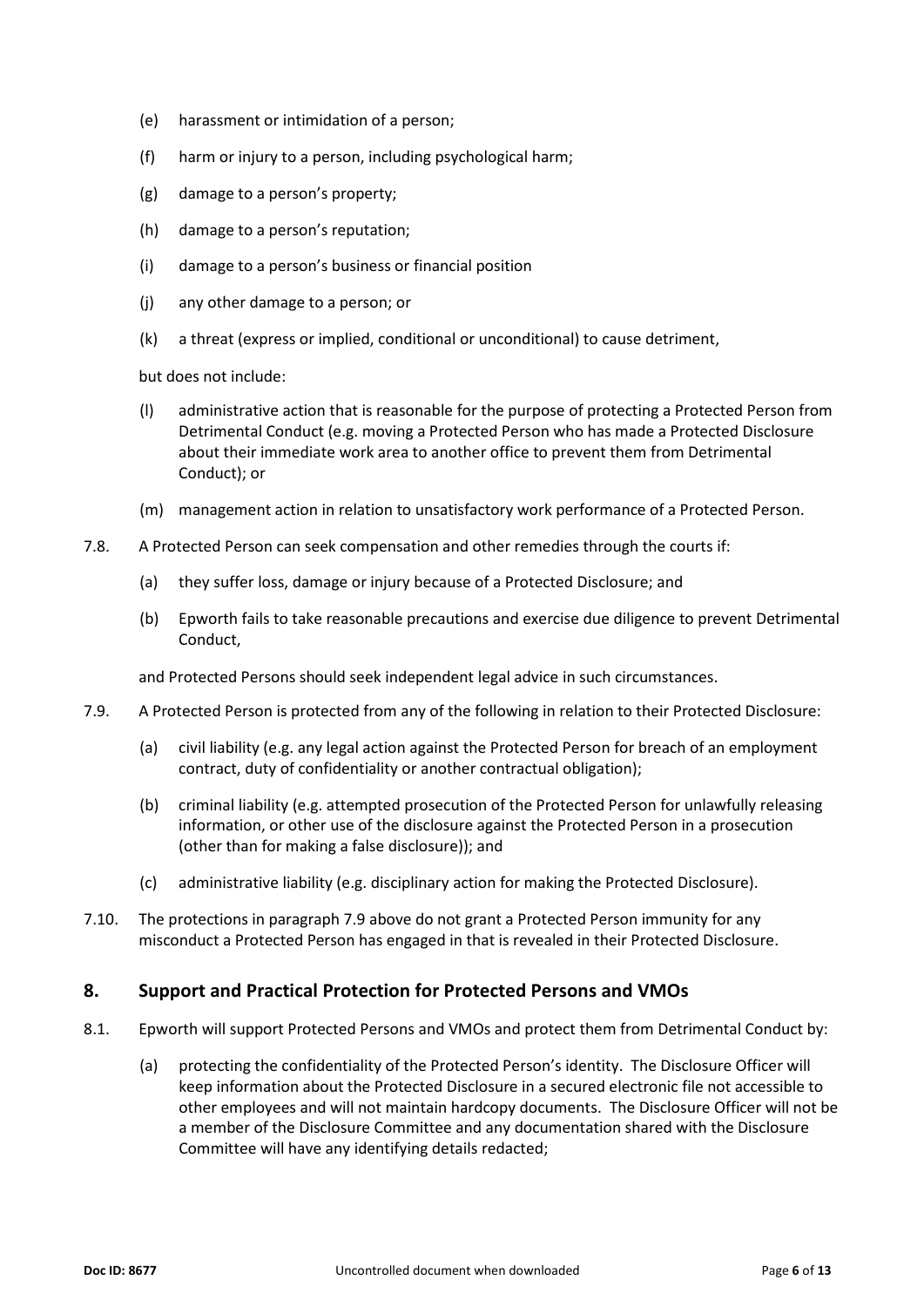- (b) protecting Protected Persons and VMOs from Detrimental Conduct. The Disclosure Officer may seek advice from People & Culture on appropriate steps to mitigate any risk of Detrimental Action, recommend administrative action to the Disclosure Committee and offer employee assistance support to a Protected Person; and
- (c) encouraging a Protected Person or VMO to seek independent legal advice if the Protected Person or VMO considers they have been subjected to Detrimental Conduct.

#### **9. Ensuring Fair Treatment of individuals mentioned in a Disclosure**

- 9.1. Individuals who are mentioned in a Protected Disclosure will be fairly treated, including those individuals who are the subject of the Protected Disclosure, by ensuring:
	- (a) Protected Disclosures are handled confidentially by the Disclosure Committee and its delegates, when it is practical and appropriate in the circumstances;
	- (b) any investigation process is objective, fair and where appropriate, independent;
	- (c) an employee who is the subject of a Protected Disclosure has access to Epworth's employee assistance program throughout an investigation; and
	- (d) the individual who is the subject of the Protected Disclosure is made aware of the conduct of an investigation at the earliest reasonable and appropriate opportunity, but at the latest prior to any adverse finding being made against them.

#### <span id="page-6-0"></span>**10. Ensuring the Policy is Easily Accessible**

- 10.1. This Whistleblower Policy and Protocol will be published on Epworth's website [www.epworth.org.au.](http://www.epworth.org.au/)
- 10.2. A link to this Whistleblower Policy and Protocol on the website from Epworth's internal policies and protocols system will be maintained, so that this policy and protocol is easily accessible to employees in the same way other group policies and protocols are internally accessed.
- 10.3. Posters in corporate areas will promote and remind staff of this Whistleblower Policy and Protocol.
- 10.4. This Whistleblower Policy and Protocol is referenced in the [Fraud and Corruption Policy](https://policies.epworth.org.au/Display.aspx?ID=8244255C5847495AA0710AF88A1DC8DA) (Linked PP) and [Fraud and Corruption Protocol](https://policies.epworth.org.au/Display.aspx?ID=4D76A67EC0944354A726144CA06D0E41) (Linked PP). This Whistleblower Policy and Protocol will form part of the induction pack for members of the Board of Management, directors of companies in the Epworth Group and members of the Group Executive.
- 10.5. Employees and VMOs will be alerted to updates to this Whistleblower Policy and Protocol in accordance with standard communication processes in relation to policies and protocols updates.
- 10.6. This Whistleblower Policy and Protocol and reports on Protected Disclosures received in any financial year will be made available to the external auditor on request and to the internal auditor in the course of internal audits of fraud and corruption risks.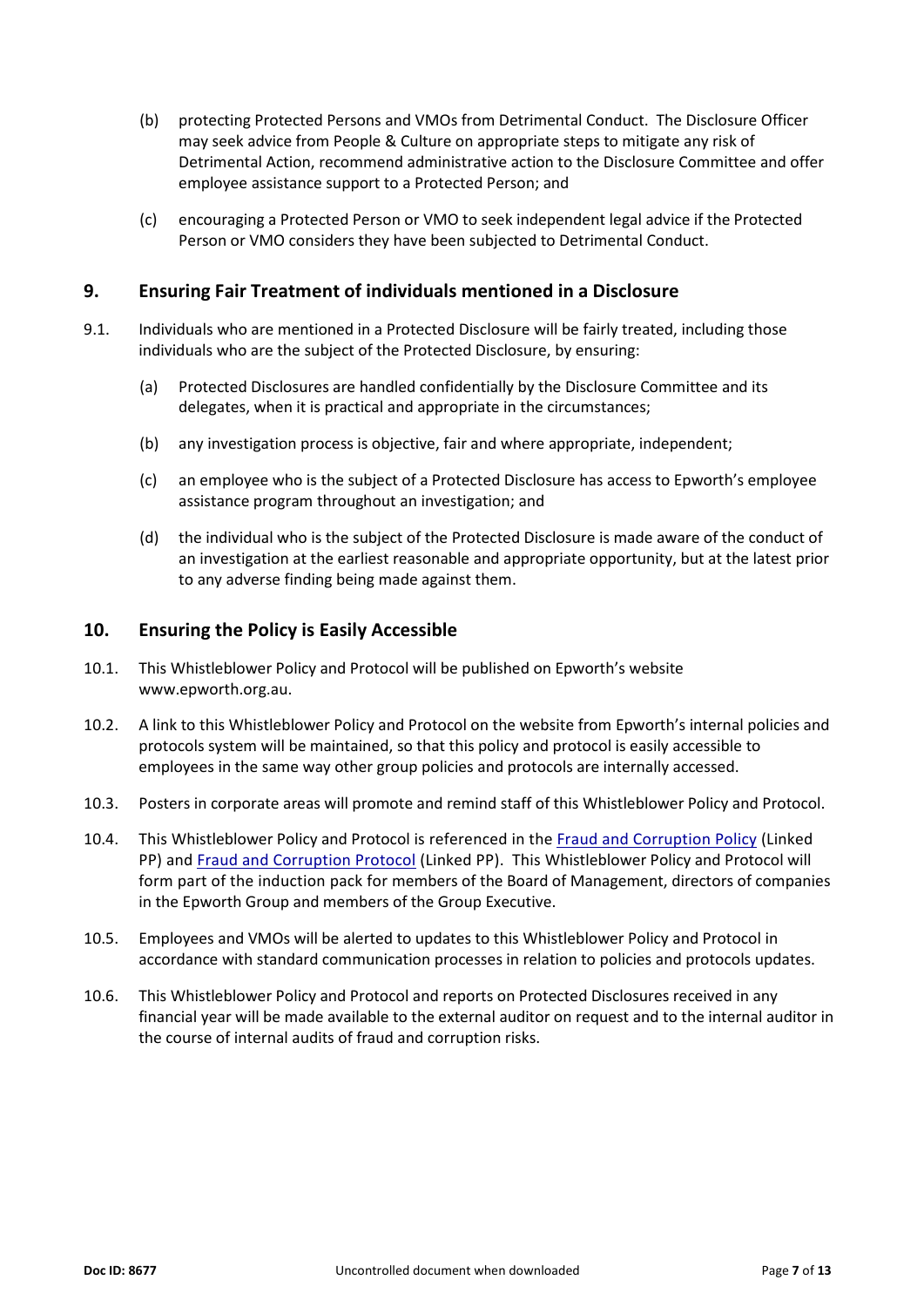# **Part 2: Protocol**

## <span id="page-7-0"></span>**11. How to Make a Protected Disclosure**

- 11.1. There are a range of internal and external disclosure options, including making Protected Disclosures anonymously, confidentially, securely and outside business hours.
- 11.2. Protected Disclosures to Eligible Recipients may be made in the following ways:
	- (a) by letter to the directors of a company in the Epworth Group, members of the Board of Management, Group Executive or the Disclosure Officer: Epworth HealthCare Corporate Office, c/- 89 Bridge Road, Richmond VIC 3121
	- (b) by email to the Disclosure Officer: [EC-DisclosureOfficer@epworth.org.au](mailto:EC-DisclosureOfficer@epworth.org.au)
	- (c) by email to the Internal Auditor: [lauren.brown@protiviti.com.au](mailto:lauren.brown@protiviti.com.au)
	- (d) by email to the External Auditor: [jafisher@deloitte.com.au](mailto:jafisher@deloitte.com.au)
- 11.3. Protected Disclosures can be made anonymously and still be protected under the *Corporations Act* 2001 (Cth) (or the *Taxation Administration Act* where relevant).
- 11.4. A Protected Person or VMO can:
	- (a) choose to remain anonymous while making a Protected Disclosure, over the course of the investigation and after the investigation is finalised; and
	- (b) refuse to answer questions that they feel could reveal their identity at any time, including during follow-up conversations.
- 11.5. A Protected Person or VMO who wishes to remain anonymous should maintain ongoing two-way communication with Epworth on an anonymous basis so that Epworth can ask follow-up question or provide feedback.
- 11.6. If a Protected Disclosure comes from an email address from which the Protected Person's or VMO's identity cannot be determined, and the Protected Person or VMO does not identify themselves in the email, the Protected Disclosure will be treated as an anonymous disclosure.

# <span id="page-7-1"></span>**12. Handling and Investigating a Disclosure**

- 12.1. Epworth will receive, consider and investigate Protected Disclosures by reference to the process set out in this Section [12.](#page-7-1) The process may vary matter to matter to take into account relevant circumstances including to whom the Protected Disclosure was made, employees who may be the subject of the Protected Disclosure and the identity of the Protected Person or VMO.
- 12.2. The timetable for considering and investigating Protected Disclosures will be determined on a case by case basis. If the Protected Person or VMO can be contacted, the Disclosure Officer will keep the Protected Person or VMO advised of the progress of any investigation and when it has concluded.
- 12.3. The Disclosure Officer will maintain records and documentation for each stage of the process, which may involve collecting documentation from the Disclosure Committee and/or its delegates.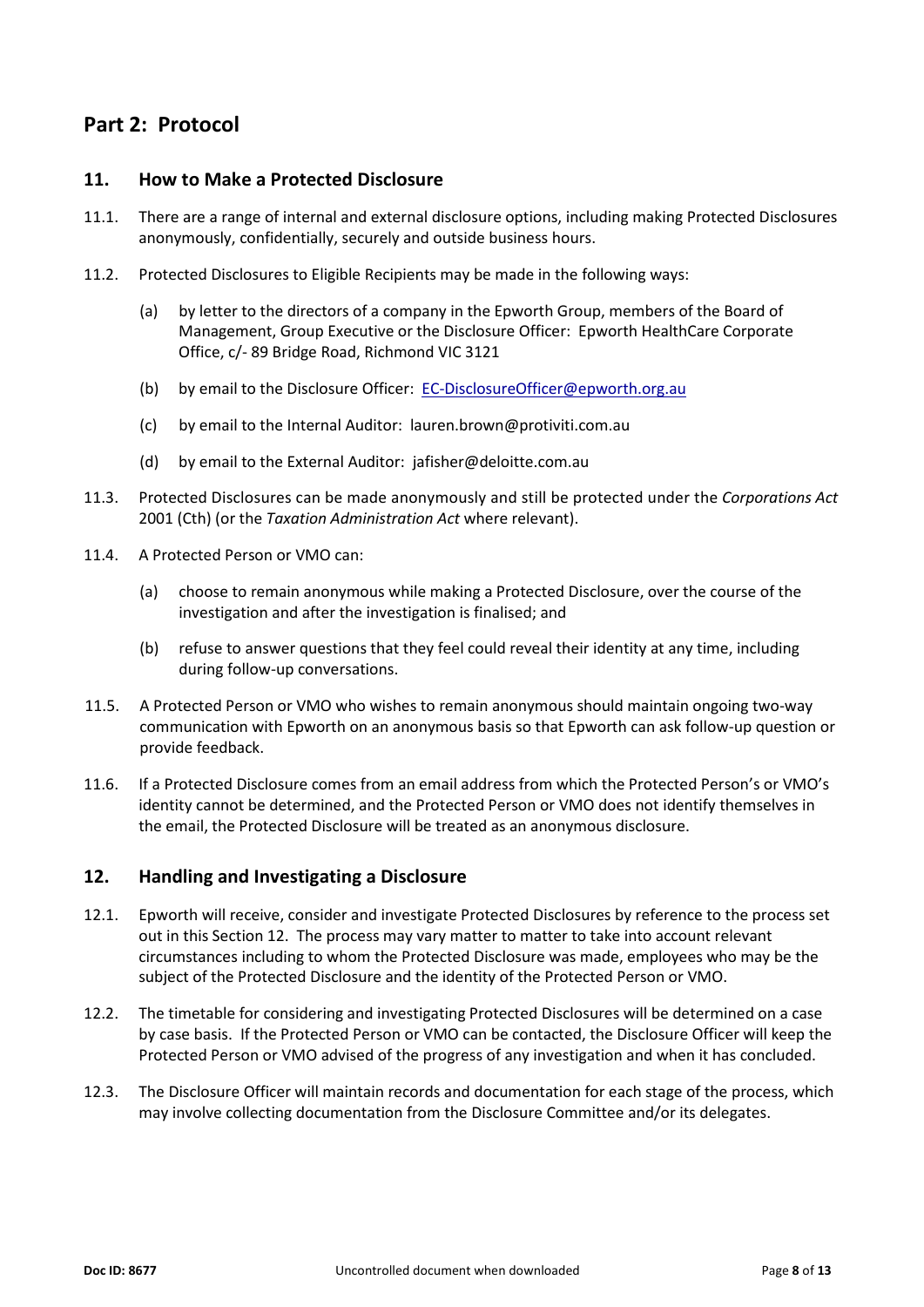#### **Step 1:**

The Disclosure Officer will determine if the disclosure is a Protected Disclosure.

#### **Step 2:**

Where a disclosure is assessed not to be a Protected Disclosure, the Disclosure Officer will redirect the report internally for attention (for example a complaint or feedback from a member of the public or a patient) and advise the individual who made the report as to the action taken. Even if a disclosure is not a Protected Disclosure, there may be other Epworth policies and protocols that apply and the person who made the disclosure will be advised of the appropriate reporting avenue if they can be contacted.

#### **Step 3:**

Where a disclosure is assessed to be a Protected Disclosure, the Disclosure Officer will acknowledge the Protected Disclosure by response to the Protected Person or VMO, refer the Protected Person or VMO to this Whistleblower Policy and Protocol, allocate the Protected Disclosure a reference number, convene a Disclosure Committee and brief the members on this Whistleblower Policy and Protocol and the role and responsibilities of the Disclosure Committee.

The details of the Protected Disclosure, other than the identity of the Protected Person or VMO, are then provided to a Disclosure Committee.

The Disclosure Committee will consider the Protected Disclosure to determine whether to conduct or commission an investigation, with any investigation to be conducted as follows and on the following basis:

- the applicability of other policies and protocols to the investigation process;
- review all claims made, in conjunction with any evidence available;
- investigate and locate any evidence that may substantiate or refute the claims of the Protected Person or VMO (this may include interviewing other persons);
- the person/s against which the allegation has been made will have the opportunity to respond and to provide any material in support of their response and explanation, including attending a meeting with the Disclosure Committee or its delegate, with the opportunity to have a support person in attendance;
- a conclusion will not be reached and a recommendation will not be made until reasonable and appropriate enquiries have been made and submitted material considered;
- the Disclosure Committee may also refer the matter for investigation to an external body or the police if criminal conduct appears to have occurred, and the Board of Management will be advised of any such referral;
- the identity of the Protected Person or VMO will not be shared with the Disclosure Committee without the consent of that individual, to be requested by the Disclosure Officer;
- where the Disclosure Committee is made aware of the identity of the Protected Person or VMO, the investigation process will not involve the sharing of any information by the Disclosure Committee or its delegate that would be likely to indicate, suggest or reveal the identity of the Protected Person or VMO; and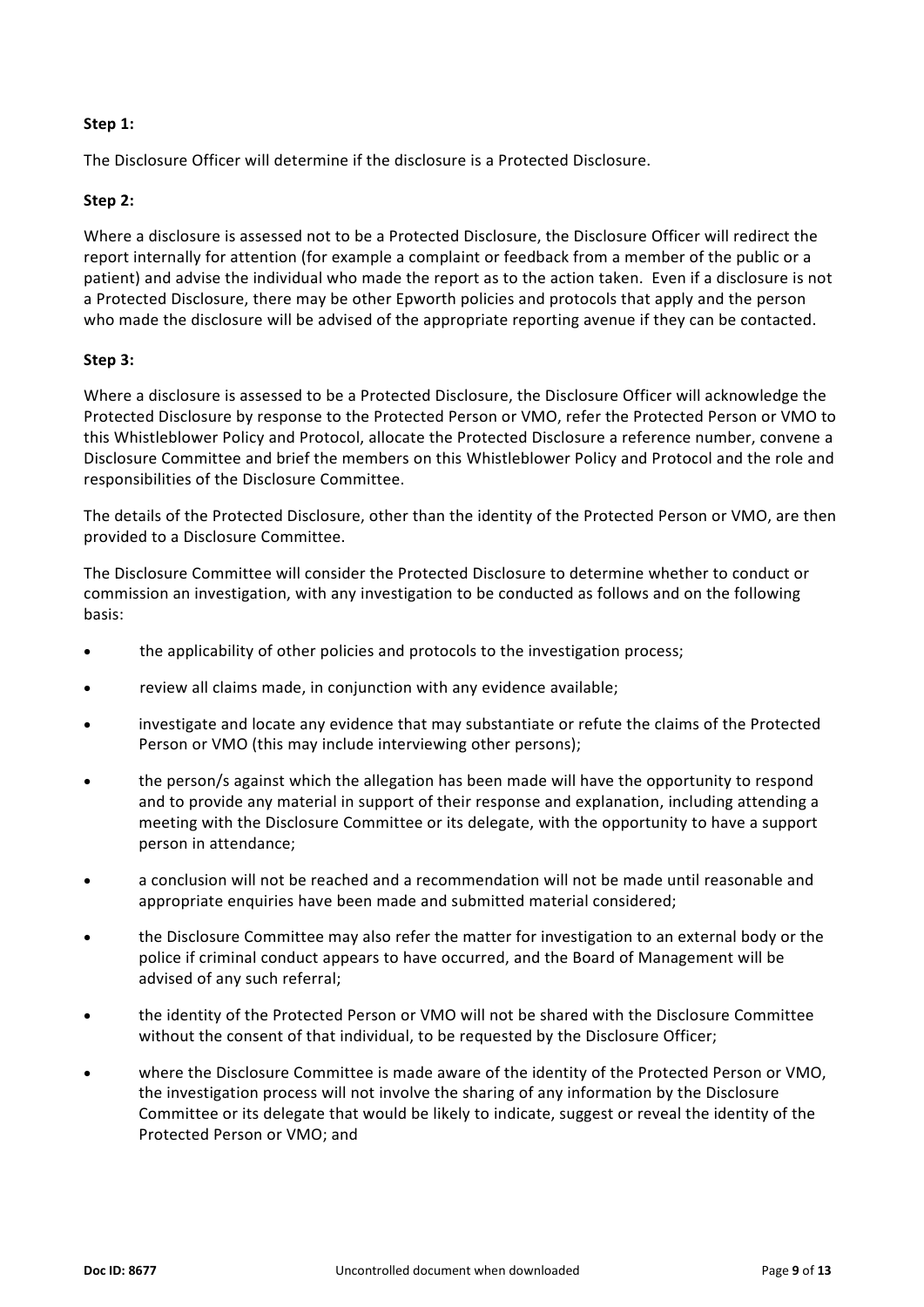• a Protected Person or VMO may at any time consent to their identity being disclosed in the investigation process and the provision of such consent will not limit or lessen the responsibility of Epworth to protect the Protected Person or VMO from Detrimental Conduct.

The investigation by the Disclosure Committee will be limited where the Protected Disclosure is made anonymously and the Disclosure Officer is not able to contact or obtain further information from the Protected Person or VMO, or the Protected Person or VMO does not consent to their identity being known to the Disclosure Committee or its delegate.

If the Protected Person or VMO can be contacted, they will be provided with regular updates on the progress (i.e. commencement, in progress, concluded) of the Disclosure Committee's consideration or investigation of the Protected Disclosure, at all times with anonymity and identity protection (as applicable) maintained by the Disclosure Officer in the provision of those updates.

## **Step 4:**

At the conclusion of an investigation a report will be prepared by the Disclosure Committee. The report will broadly outline the following:

- the details of the Protected Disclosure (but not the identity of the Protected Person or VMO);
- delegates involved in the investigation, employees the subject of the Protected Disclosure or referred to in the Protected Disclosure, external investigators such as independent investigators or the police;
- the information and evidence collected during the investigation that either supports or refutes the allegation of Improper Conduct, including any limitations to the conduct of the investigation;
- the conclusions reached by the Disclosure Committee and the reasoning behind each conclusion;
- whether the Protected Person or VMO should be informed of the conclusions and reasoning (if no recommendation made then the Protected Person or VMO should be informed by the Disclosure Officer only that the investigation has concluded); and
- the recommendation of the Disclosure Committee as to any action to be taken and as to who should be the appropriate decision maker in respect of any such action.

The report is not required to be prepared in any specific format and should be documented and filed in such a way as to maintain confidentiality and identity protection and minimise the risk unauthorised access to the report. For example, the Disclosure Committee may capture the report in email between the Disclosure Committee and the Disclosure Officer.

## **Step 5:**

Authority to take any action recommended by the Disclosure Committee will be determined by the nature and extent of the Serious Misconduct substantiated by the Disclosure Committee, and by reference to other Epworth policies and protocols in effect from time to time (for example in relation to delegated authorities, procurement, codes of conduct, disciplinary action, fraud and corruption).

## **Step 6:**

The Protected Person or VMO will be informed by the Disclosure Officer when the investigation has concluded.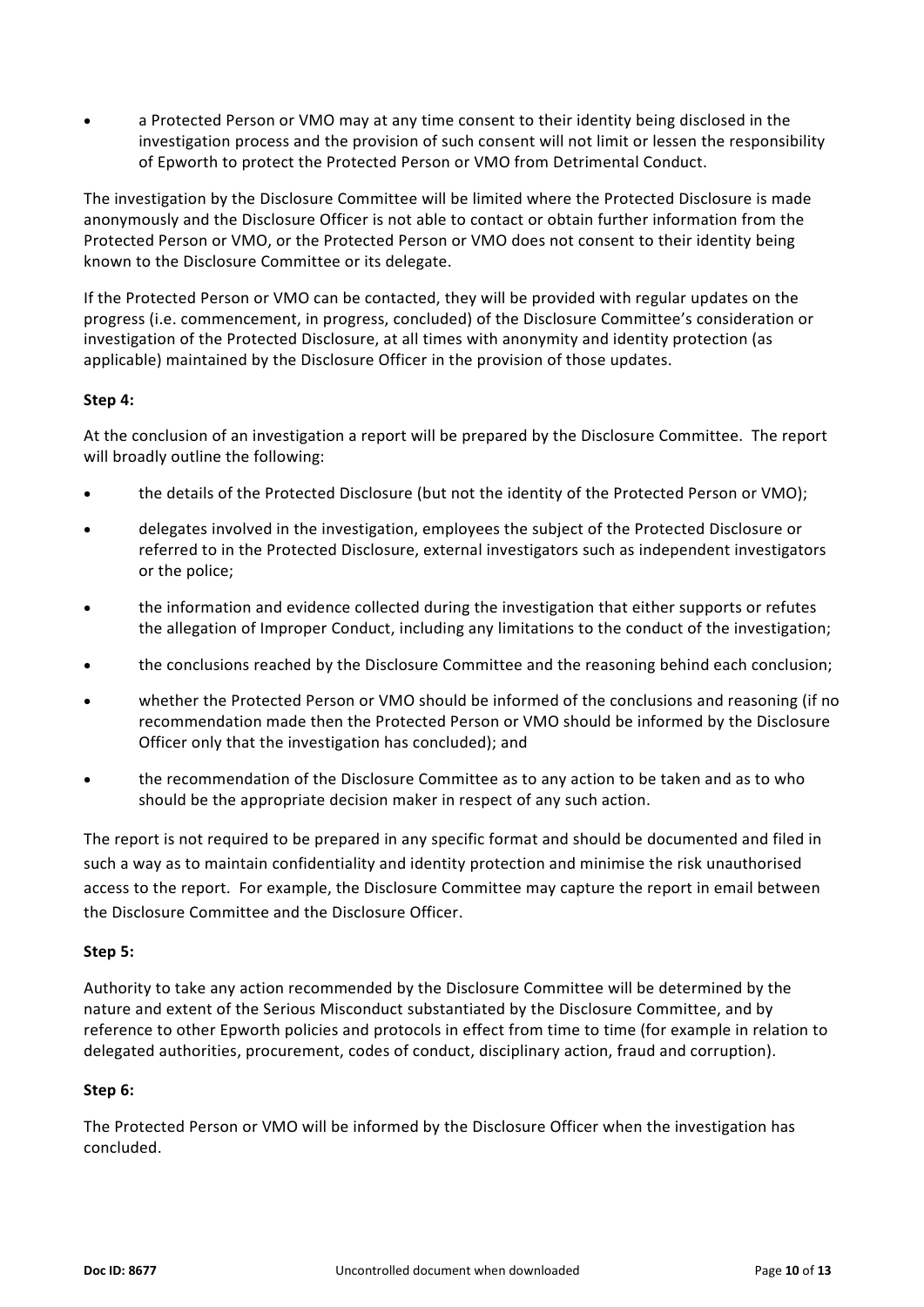#### **Step 7:**

The Disclosure Officer will maintain a register of Protected Disclosures, a copy of the report of the Disclosure Committee and actions taken in response to the report.

#### **Step 8:**

The level of reporting to the Board of Management as to Protected Disclosures will be determined by the nature and extent of allegations of Serious Misconduct made in the Protected Disclosures. At a minimum, the Disclosure Officer will prepare a general report as the number and nature of Protected Disclosures received in the relevant financial year to the Audit and Risk Committee of the Board of Management on an annual basis.

# **Definitions**

| <b>ASIC</b>                   | Australian Securities and Investments Commission                                                                                                                                                                                                        |  |  |  |
|-------------------------------|---------------------------------------------------------------------------------------------------------------------------------------------------------------------------------------------------------------------------------------------------------|--|--|--|
| <b>ATO</b>                    | <b>Australian Taxation Office</b>                                                                                                                                                                                                                       |  |  |  |
| <b>Detrimental Conduct:</b>   | Refer to paragraph 7.7.                                                                                                                                                                                                                                 |  |  |  |
| <b>Disclosure Committee:</b>  | At least any two of the Group Chief Executive, President of the Board of<br>Management, the Executive Director, People & Culture and the Executive<br>Director having responsibility for the department in which the alleged<br>improper conduct arose. |  |  |  |
| <b>Disclosure Officer:</b>    | The employee of Epworth Foundation in the role of General Counsel.                                                                                                                                                                                      |  |  |  |
| <b>Eligible Recipients:</b>   | Refer to paragraph 6.4.                                                                                                                                                                                                                                 |  |  |  |
| Epworth:                      | One or more entities in the Epworth Group or an Eligible Recipient as the<br>context requires.                                                                                                                                                          |  |  |  |
| <b>Epworth Group:</b>         | Epworth Foundation, Epworth Medical Foundation Limited, Epworth Arts<br>Foundation Limited and Epworth Geelong Limited.                                                                                                                                 |  |  |  |
| <b>External Auditor:</b>      | Jane Fisher, Partner, Audit and Assurance, Deloitte Touche Tohmatsu.                                                                                                                                                                                    |  |  |  |
| <b>Internal Auditor:</b>      | Lauren Brown, Managing Partner, Protiviti Pty Ltd.                                                                                                                                                                                                      |  |  |  |
| <b>Protected Disclosures:</b> | Refer to paragraph 5.1.                                                                                                                                                                                                                                 |  |  |  |
| <b>Protected Persons:</b>     | Refer to paragraph 4.1.                                                                                                                                                                                                                                 |  |  |  |
| <b>Serious Misconduct:</b>    | means recklessly negligent, deliberate, dishonest, unethical or illegal conduct<br>involving:                                                                                                                                                           |  |  |  |
|                               | corruption<br>$\bullet$                                                                                                                                                                                                                                 |  |  |  |
|                               | mismanagement of Epworth's resources<br>$\bullet$                                                                                                                                                                                                       |  |  |  |
|                               | substantial risk to public health or safety<br>$\bullet$                                                                                                                                                                                                |  |  |  |
|                               | substantial risk to the environment                                                                                                                                                                                                                     |  |  |  |

• risk to child safety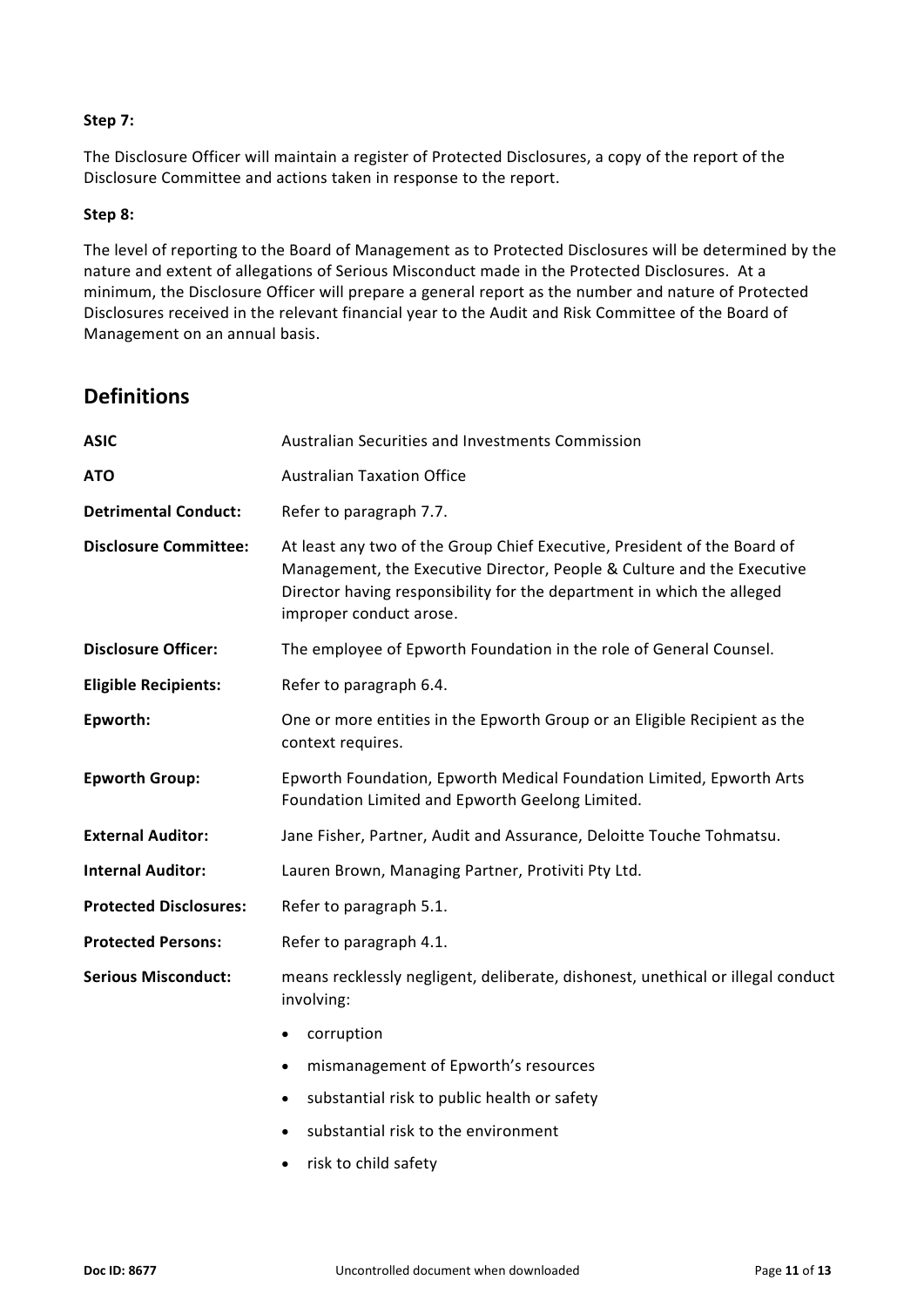| <b>Appendices</b>                 |                                                                                                                                  |
|-----------------------------------|----------------------------------------------------------------------------------------------------------------------------------|
| <b>VMOs:</b>                      | Refer to paragraph 4.2.                                                                                                          |
| <b>Visiting Medical Officers:</b> | means medical practitioners and dentists who are appointed to practice at<br>Epworth pursuant to the Epworth Foundation By-laws. |
|                                   | that can form the basis of a report that amounts to a Protected Disclosure,<br>with examples set out in paragraph 5.1.           |
|                                   | modern slavery or other human rights abuses and exploitation,<br>$\bullet$                                                       |

Nil

# **Applicable Legislation**

*ASIC Corporations (Whistleblower Policies) Instrument 2019/114 Corporations Act 2001* (Cth) *Tax Administration Act 1953* (Cth)

| <b>Epworth Group Entity</b>                  | <b>Basis of application of the</b><br>whistleblower protection regime<br>in Part 9.4AAA Corporations Act<br>2001 (Cth) | <b>Exempt from having a</b><br>whistleblower policy due to<br>annual (consolidated) revenue<br>being less than \$1 million as at<br>the date of this policy |
|----------------------------------------------|------------------------------------------------------------------------------------------------------------------------|-------------------------------------------------------------------------------------------------------------------------------------------------------------|
| <b>Epworth Foundation</b>                    | Trading corporation<br>(unconfirmed)                                                                                   | No.                                                                                                                                                         |
| <b>Epworth Arts Foundation</b><br>Limited*   | Public company limited by<br>guarantee                                                                                 | Yes                                                                                                                                                         |
| Epworth Geelong Limited*                     | Public company limited by<br>guarantee                                                                                 | Yes                                                                                                                                                         |
| <b>Epworth Medical Foundation</b><br>Limited | Public company limited by<br>guarantee                                                                                 | No                                                                                                                                                          |

# **References**

- Australian Taxation Office. (2019). *ATO Guide on Tax Whistleblowers.* Retrieved from <https://www.ato.gov.au/general/gen/whistleblowers/>
- Australian Securities & Investments Commission (ASIC). (2019). *ASIC: INFO 237.* Retrieved from https://asic.gov.au/about-asic/asic-investigations-and-enforcement/whistleblowing/how-asichandles-whistleblower-reports/
- Australian Securities & Investments Commission (ASIC). (2019). *ASIC; INFO 238: Whistleblower rights and protections.* Retrieved from https://asic.gov.au/about-asic/asic-investigations-andenforcement/whistleblowing/whistleblower-rights-and-protections/#what
- Australian Securities & Investments Commission (ASIC). (2019). *ASIC; Regulatory Guide 270 Whistleblower policies [\(RG 270\)](https://asic.gov.au/regulatory-resources/find-a-document/regulatory-guides/rg-270-whistleblower-policies/), November 2019*. Retrieved from https://asic.gov.au/media/5702691/rg270 published-13-november-2019-20200727.pdf